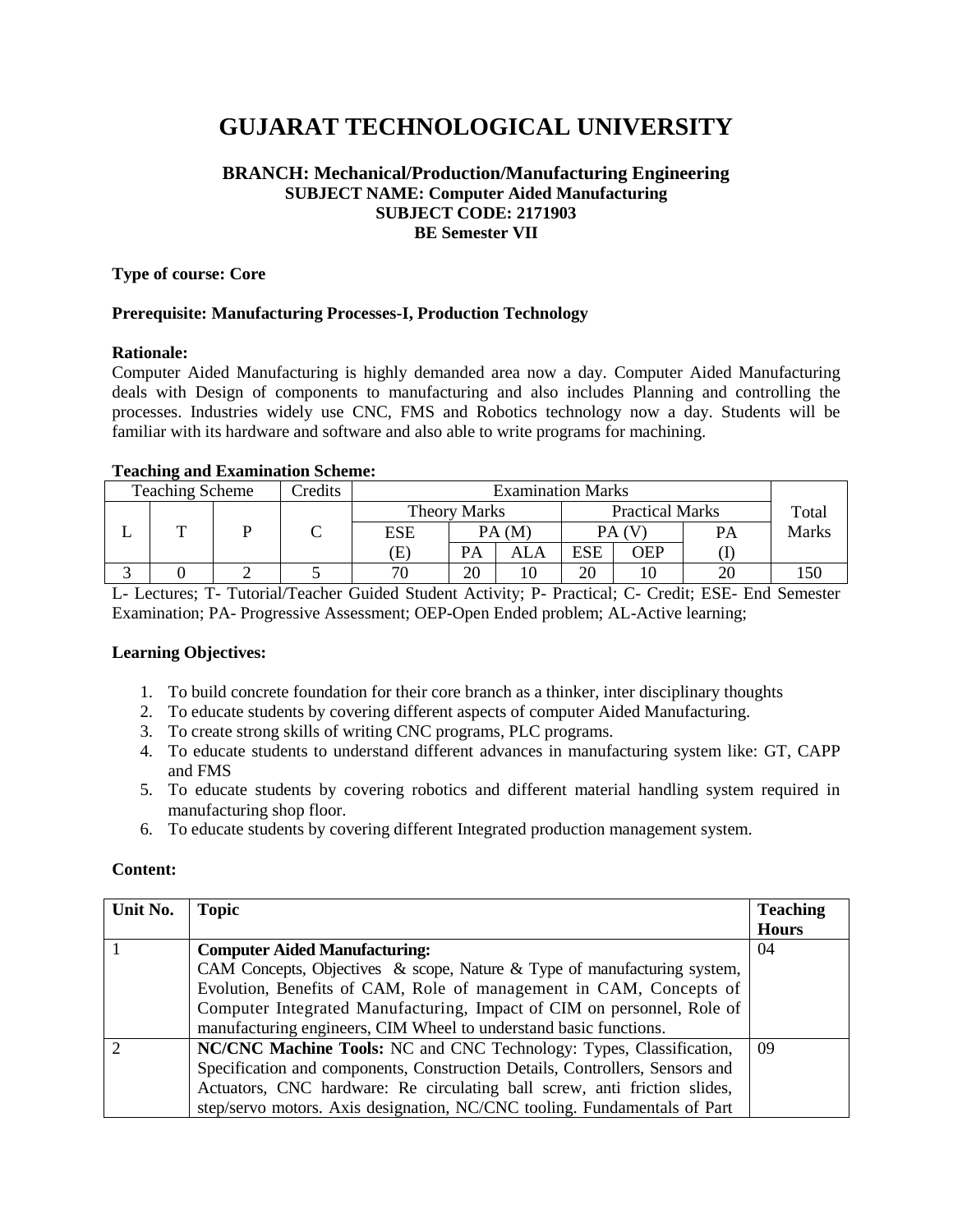|                | programming, Types of format, Part Programming for drilling, lathe and<br>milling machine operations, subroutines, do loops, canned Cycles, parametric<br>sub routines.                                                                                                                                                                                                                                                                                         |    |
|----------------|-----------------------------------------------------------------------------------------------------------------------------------------------------------------------------------------------------------------------------------------------------------------------------------------------------------------------------------------------------------------------------------------------------------------------------------------------------------------|----|
| 3              | Programmable Logic Controllers:<br>Device<br>Relay<br>components,<br>Programmable controller architecture, programming a programmable<br>controller, tools for PLC logic design.                                                                                                                                                                                                                                                                                | 02 |
| 4              | <b>Technology and CAPP:</b> Introduction, part<br>Group<br>families,<br>part<br>classification and coding systems: OPITZ, PFA, FFA, Cell design, rank order<br>clustering, composite part concepts, Benefits of group technology.<br>Approaches to Process Planning, Different CAPP system, application and<br>benefits.                                                                                                                                        | 06 |
| 5              | Flexible Manufacturing System: Introduction & Component of FMS, Needs<br>of FMS, general FMS consideration, Objectives, Types of flexibility and FMS,<br>FMS lay out and advantages. Automated material handling system: Types and<br>Application, Automated Storage and Retrieval System, Automated Guided<br>Vehicles, Cellular manufacturing, Tool Management, Tool supply system,<br>Tool Monitoring System, Flexible Fixturing, Flexible Assembly Systems. | 07 |
| 6              | Robot Technology: Introduction: Robot Anatomy, Laws of Robot, Human<br>System and Robotics, Coordinate system, Specifications of Robot. Power<br>sources, actuators and Transducers, Robotic Sensors, Grippers, Robot Safety,<br>Robot Programming and Robot Applications, Economic Considerations of<br>Robotics system, Robot Kinematics and Dynamics, Robot Arm Dynamics.<br>Concepts of Computer Vision and Machine Intelligence.                           | 07 |
| $\overline{7}$ | <b>Integrated Production Management System:</b> Introduction, PPC fundamentals,<br>Problems with PPC, MRP-I, MRP-II. Just in Time philosophy: JIT $\&$<br>GT applied to FMS, concepts of Expert System in Manufacturing and<br>Management Information System.                                                                                                                                                                                                   | 07 |
|                | <b>Total Hours</b>                                                                                                                                                                                                                                                                                                                                                                                                                                              | 42 |

**Suggested Specification table with Marks (Theory):**

|    | <b>Distribution of Theory Marks</b> |    |                                                           |    |    |  |  |  |
|----|-------------------------------------|----|-----------------------------------------------------------|----|----|--|--|--|
|    |                                     |    | R Level   U Level   A Level   N Level   E Level   C Level |    |    |  |  |  |
|    |                                     |    |                                                           |    |    |  |  |  |
| 10 | 15                                  | 15 | 10                                                        | 10 | 10 |  |  |  |

# **Legends: R: Remembrance; U: Understanding; A: Application, N: Analyze and E: Evaluate C: Create and above Levels (Revised Bloom's Taxonomy)**

Note: This specification table shall be treated as a general guideline for students and teachers. The actual distribution of marks in the question paper may vary slightly from above table.

# **Reference Books:**

- 1. Computer Aided Manufacturing by Tien Chien Chang, Pearson Education
- 2. Automation, Production Systems and Computer Integrated Manufacturing by Mikell P Groover, Pearson Education
- 3. Robotics Technology and Flexible Automation, by S R Deb, S Deb, McGraw Hill Education Private Limited.
- 4. Flexible Manufacturing Cells and System -William. W. Luggen Hall, England Cliffs, Newjersy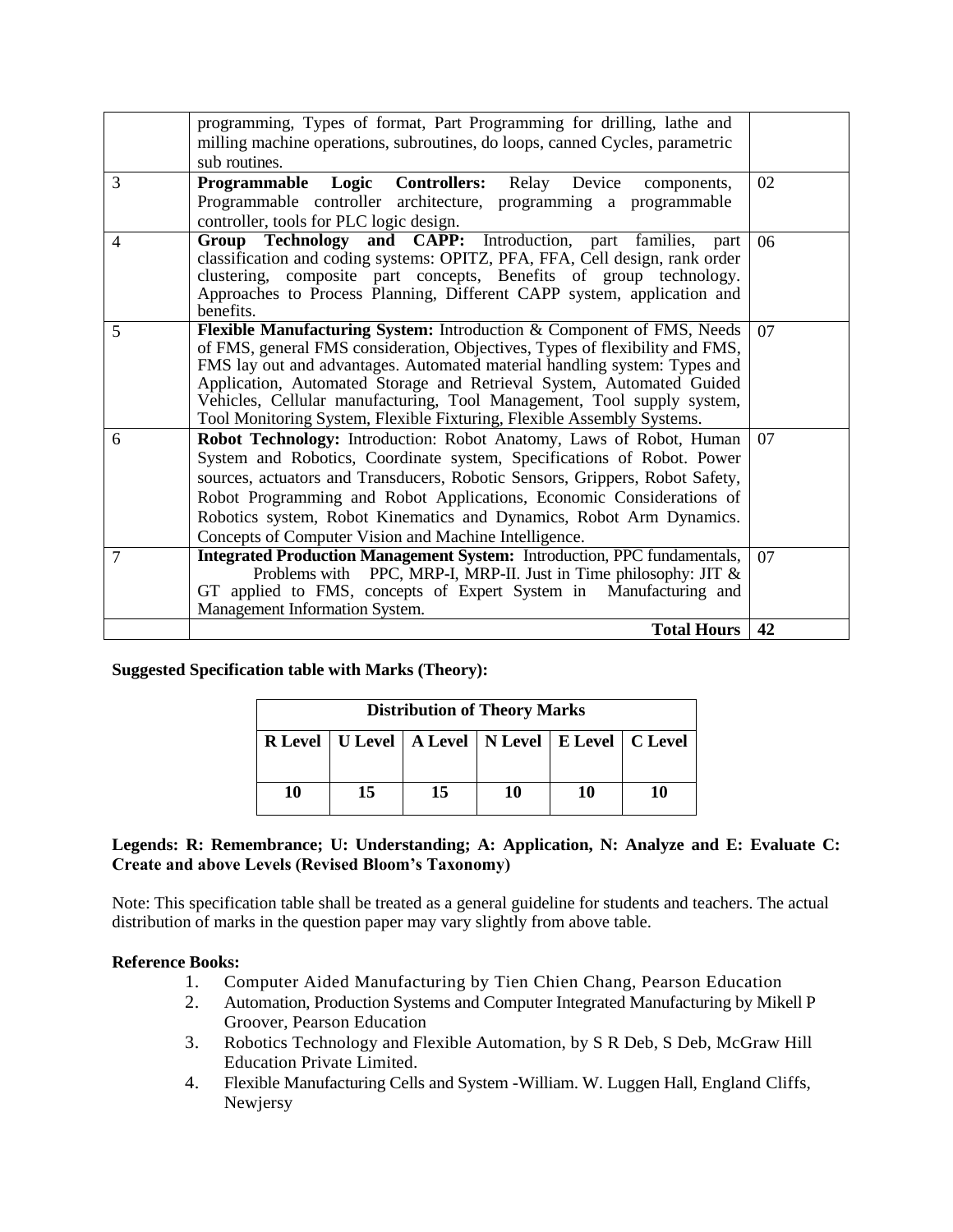- 5. P. Radhakrishnan, " Computer Numerical Control ", New Central Book Agency, 1992.
- 6. Computer integrated manufacturing -S. Kant Vajpayee Prentice Hall of India.
- 7. System Approach to Computer Integrated Manufacturing. Nanua Singh, Wiley and sons Inc, 1996.
- 8. Computer Aided Manufacturing- Rao, Tewari, Kundra, McGraw Hill, 1993
- 9. CAD/CAM, Principles and Applications –P N Rao, McGraw Hill, 2010
- 10. CAD/CAM, Introduction, -Ibrahim Zeid, Tata McGraw Hill, 2007

## **Course Outcome:**

After learning the course the students should be able to:

- 1. Students will describe basic concepts of CAM application and understand CAM wheel
- 2. Students will prepare CNC programs for manufacturing of different geometries on milling and lathe machines.
- 3. Students will prepare logic diagram for different application of automation.
- 4. Students will classify different components using different techniques of group technology
- 5. Students will prepare Process planning for different components
- 6. Students will select layouts of FMS for industrial applications
- 7. Students will describe Robot for preliminary industrial applications like pick and place.
- 8. Student will identify application of PPC, JIT, MRP-I, MRP-II, and Expert system to CAM

## **List of Experiments:**

- 1. Study of Computer Integrated System: Basics, Types of Manufacturing, role of management and CIM wheel
- 2. NC/CNC technology: Definition, Classification, Specification, Construction details, Sensors and Actuators, and different controllers.
- 3. CNC part Programming: Lathe and Milling jobs
- 4. Exercise on PLC for Simple problems.
- 5. Problems on GT and Industrial case problems on coding
- 6. Problems on CAPP and Industrial case problems
- 7. Study of Flexible Manufacturing system
- 8. Study of Robotics Technology
- 9. Problems on MRP-I, MRP-II
- 10. Study of Expert System in Manufacturing and MIS

# **Design based Problems (DP)/Open Ended Problem:**

- **1.** Industrial case problems on CNC programming
- **2.** PLC programming on simple cases
- **3.** Case problems on GT and CAPP
- **4.** Problems on Understanding of Kinematics of Robotics

#### **Major Equipment:**

- **1.** CNC Machine
- **2.** Industrial Robot
- **3.** Programming Software.
- **4.** CAD on Cloud Free software like Fusion 360

# **List of Open Source Software/learning website:**

1. <http://help.autodesk.com/view/fusion360/ENU/>